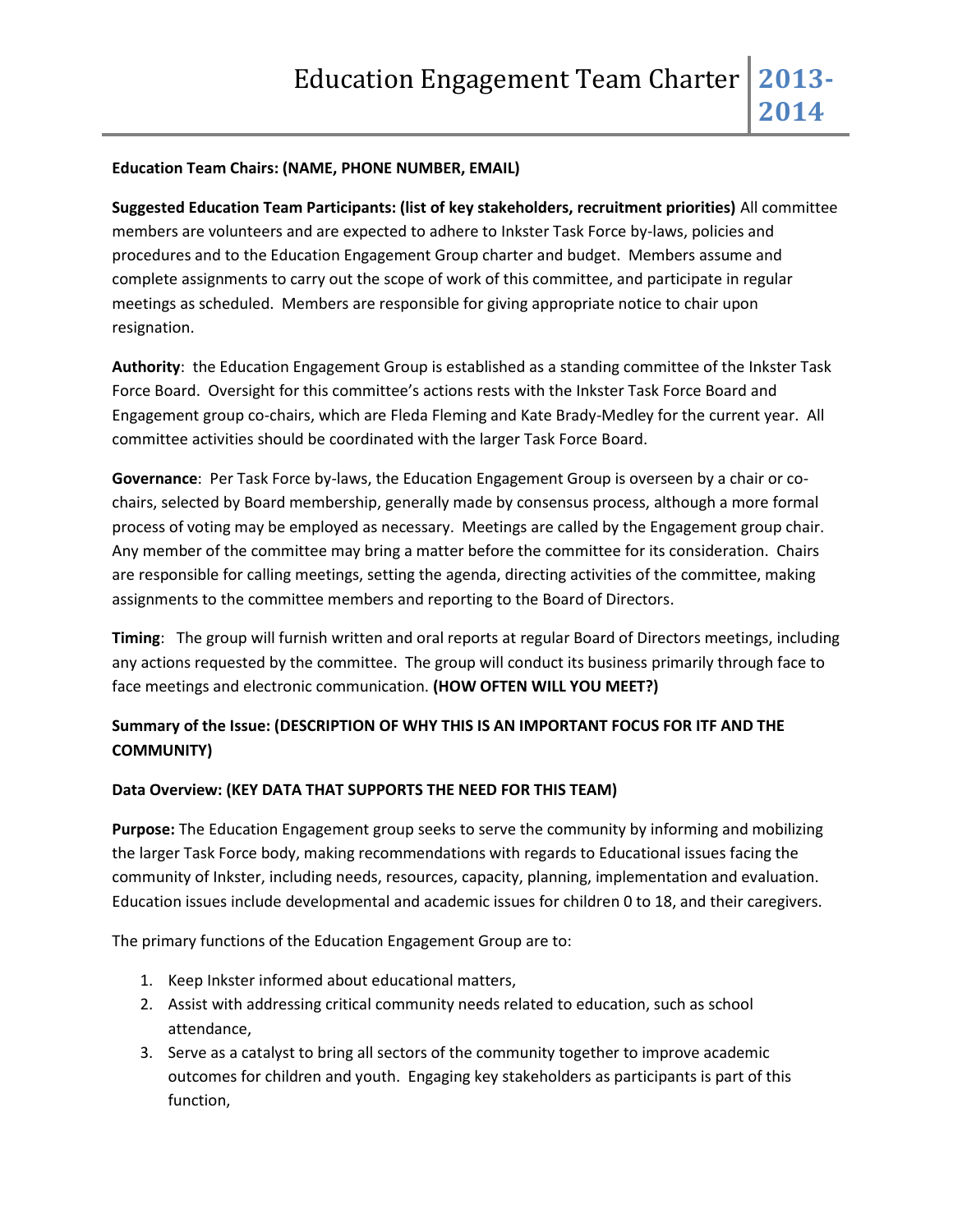4. Increase parent involvement and parent voice. This includes regular outreach to ensure high levels of parent participation in planning and implementation of engagement group work.

### **2013-14 Charter Priorities (Goals):**

The Education Engagement Committee has identified 4 targeted goals for workgroup action over the next year, which are aligned with the larger purpose and functions of the group. These are:

- o *Getting kids ready to start school and to school on time each day*. The group will spearhead efforts, with the cooperation of the Inkster Task Force, to mobilize the community around an on-time attendance campaign. "If you can get the kids there regularly and on-time, then the schools can address their educational needs." There was tremendous support for this and it was identified as a top priority.
- o *Provide and support parent education opportunties*, and particularly support for transitions, including graduation.
- o *Develop an educational resource center or hub* in Inkster to help provide continuity to educational programs and allow kids to access after school services who may face a barrier in their new district.
- o *Begin to map out the steps to success* for the Inkster community, including identifying benchmarks will help us to know as a whole community if children are making progress towards the goal of school readiness and school success for all Inkster kids.